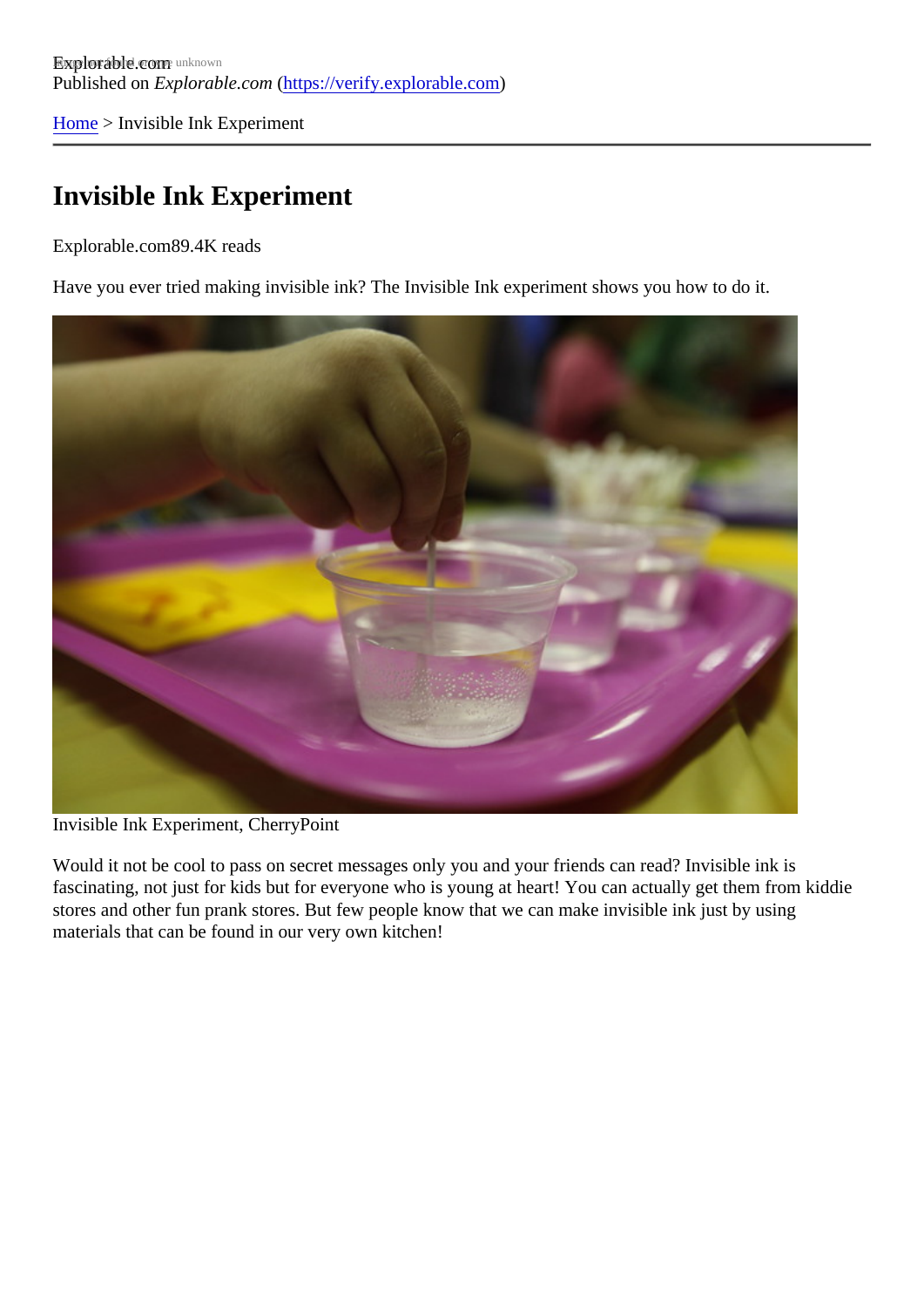



# **Materials**

There are a lot of ways on how we can create invisible ink. But for this Invisible Ink experiment, we will make use of the following materials:

- Milk
- Paper
- Clean paintbrush or cotton swab
- Desk lamp shade/light

## **Procedure**

This experiment is very simple, yet very fun to do! Make sure you brought with you your friends so you can all try making invisible ink and at the same time exchange invisible messages!

First step is to get milk and dip your clean paintbrush or cotton swab in it, and using this as your ink. Write on the clean sheet of paper with the 'inked' paintbrush or cotton swab and allow it to dry. To read the hidden message, you'll have to apply heat to the paper. Turn on your desk lamp and hold the paper close to the light bulb, allowing the light bulb to heat the paper. The heat from the light bulb will cause the writings to darken, allowing you to read the invisible writings!

#### **Discussion**

There are several other materials you can use in the absence of milk. You can use lemon or lemon juice, baking soda mixed with water, vinegar or even grape juice. Basically, just anything acidic can be used as invisible ink. Also for the heating agent, you can make use of other heat sources such as sunlight or gas stove. However, you'll need the supervision of your parents if you are to make use of a gas stove as source of heat for this experiment.

Milk, lemon, vinegar, grape juice or any other acidic liquid, weakens the paper when applied. When you apply heat to it, the portion where you wrote your message oxidises and burns faster than the surrounding paper dry from the ink. The said portion will turn brown, thus revealing your secret message.